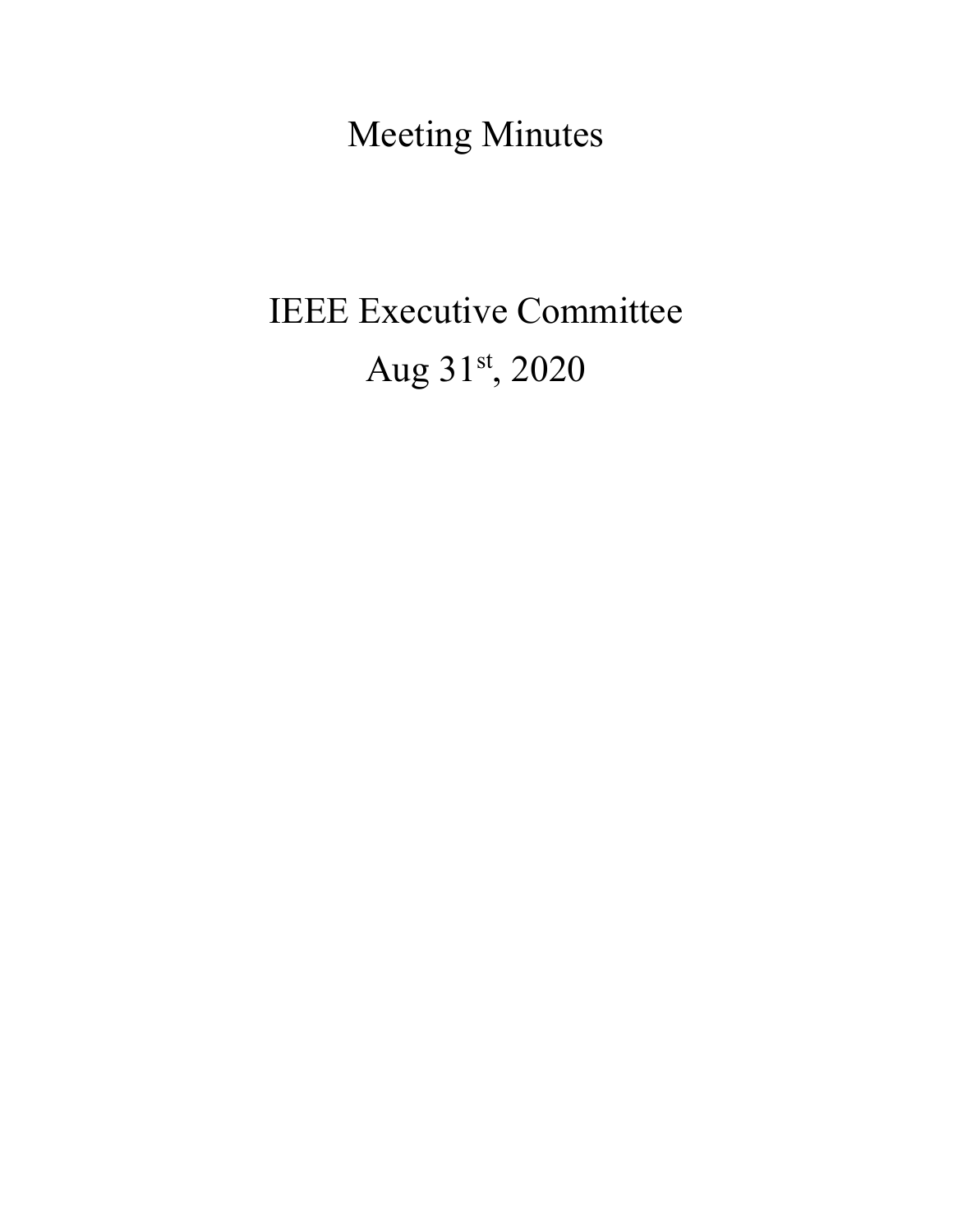

University of Saskatchewan IEEE Student Branch Meeting minutes for Aug 31, 2020 Page 2 of 5

# 1. CALL MEETING TO ORDER

Motion: Braeden Second: Jonathan

# 2. CALL FOR QUORUM

| <b>ABSENT</b> | <b>PRESENT</b> | <b>POSITION</b>                   | <b>MEMBER</b>          | <b>SIGNATURES</b> |
|---------------|----------------|-----------------------------------|------------------------|-------------------|
|               | $\mathbf{x}$   | Chair*                            | Alexandria Shields     |                   |
|               |                |                                   | (Lexie)                |                   |
|               | $\mathbf{x}$   | Vice Chair*                       | Jonathan Tu            |                   |
| X             |                | Finance Director*                 | Rafeh Khan             |                   |
|               | X              | Academic Director*                | Devin Ramaswami        |                   |
|               |                | Social Director*                  | N/A                    |                   |
|               | $\mathbf{x}$   | <b>Public Relations Director*</b> | <b>Austin Grismer</b>  |                   |
|               | $\mathbf{x}$   | McNaughton Director*              | Braeden Leisler        |                   |
|               |                | Illumination Director*            | N/A                    |                   |
|               |                | Community Outreach Director*      | N/A                    |                   |
| X             |                | Grad. Banquet Director*           | <b>Riley Stevenson</b> |                   |
|               |                | <b>Robotics Coordinator</b>       | N/A                    |                   |
|               |                | Grad. Student Rep.                | N/A                    |                   |
|               |                | Second Year Rep.                  | N/A                    |                   |
|               |                | Third Year Rep.                   | N/A                    |                   |
|               |                | Fourth Year Rep.                  | N/A                    |                   |

\* Indicates Officer positions entitled to vote and compose the "Executive Committee".

Executive Meetings are only to be attended by Executive members, the Class Representative Committee and any non-Executive individual(s) invited by the Branch Chair for official purposes (Constitution Article 9, Section 2).

Quorum for any Executive meeting is two-thirds of the Executive. No motions can be passed without quorum. With quorum, all motions may be passed by simple majority vote (Constitution Article 9, Section 4).

# 3. Accept meeting minutes from last meeting

Motion: Braeden Result: Pass Against: 0 Abstain: 0 For: 4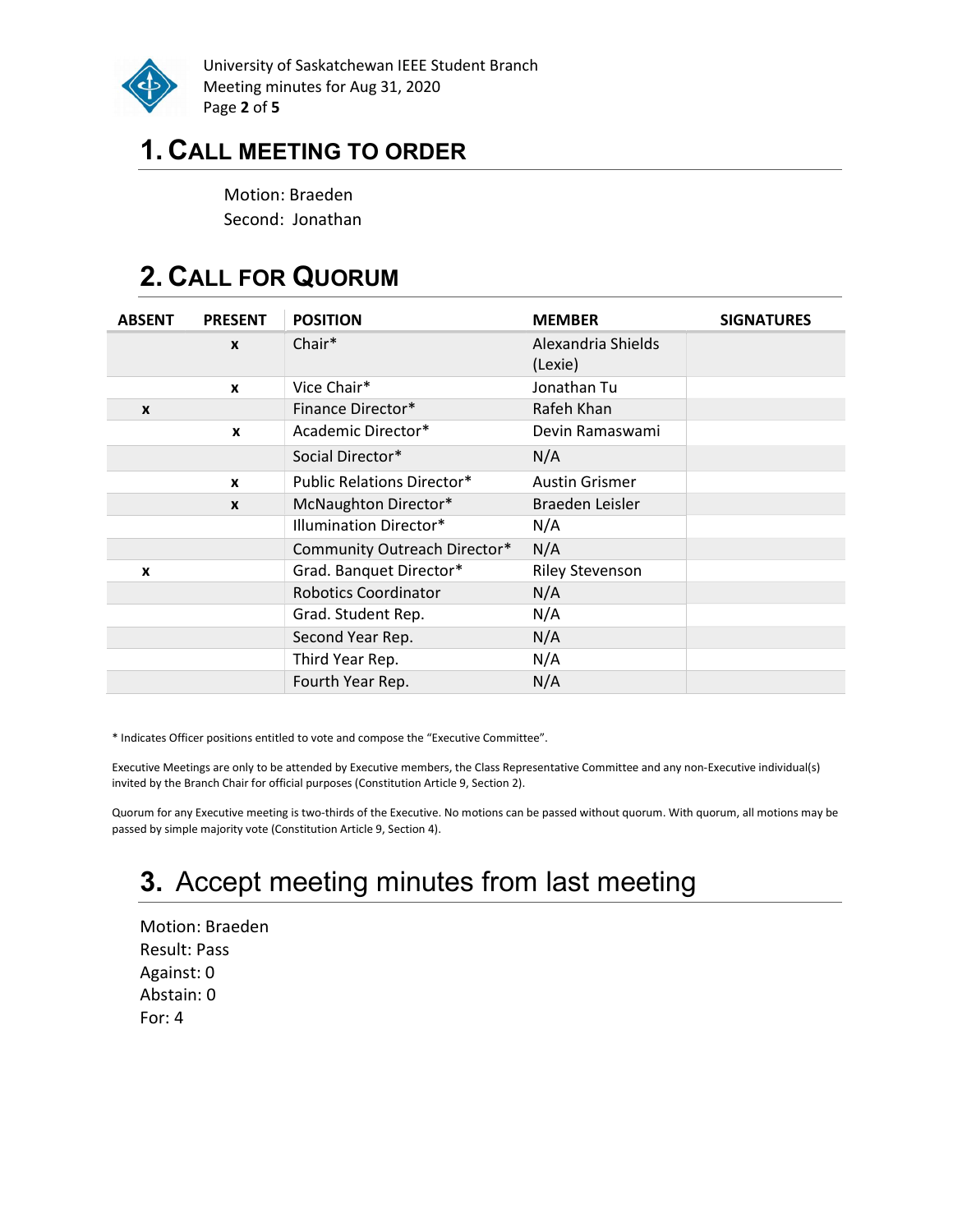

# 4. NEW BUSINESS

4.1. Executive Items

#### **Chair**

- Attended USESF, now temporary representatives for the USESF
- **•** Orientation
	- $\circ$  September 4<sup>th</sup> 7pm
- **First Event for Sept** 
	- $\circ$  Possible Jack Box game night (Sept 18<sup>th</sup>)
- **APEGS funding application due around Sept 8th to 10th**

#### Vice Chair

- Need headshots for current executive on the IEEE website
- Need a way to keep a list of new IEEE members

#### Financial Director

■ Not Present

#### Academic Director

- **Still looking for people to fund new tutorials**
- **Will apply to USESF funding for tutorials**

#### Social Director

**Not Present** 

#### Public Relations Director

■ Nothing to report

#### McNaughton Director

No news about lounge access yet

#### Illumination Director

■ Not Present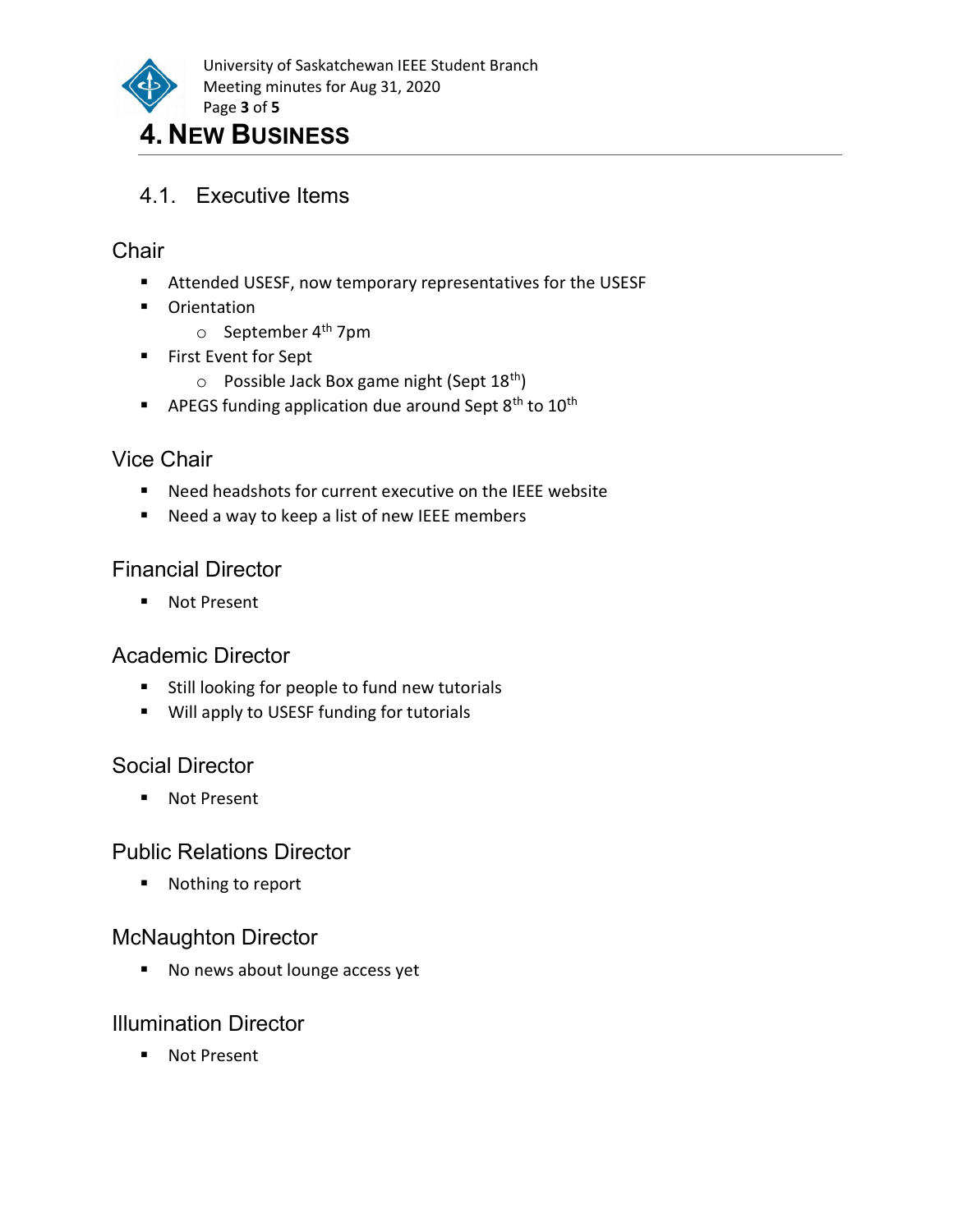

University of Saskatchewan IEEE Student Branch Meeting minutes for Aug 31, 2020 Page 4 of 5

#### Community Outreach Director

■ Not Present

#### Graduation Banquet Director

■ Not Present

# **SPECIAL COMMITTEE ITEMS**

#### Robotics Coordinator

Not Present.

# STUDENT REPRESENTATIVE COMMITTEE ITEMS

#### Graduate Student Representative

■ Nothing to Report.

#### Second Year Representative

■ Nothing to Report.

#### Third Year Representative

■ Nothing to Report.

#### Fourth Year Representative

■ Nothing to Report.

# 5. DISCUSSION

- Possible meeting times Thursdays 7pm (Starting on the  $10^{th}$ )
- New possible gaming server

# CLOSING

1. Call meeting to close Motion: Jonathan Result: Pass